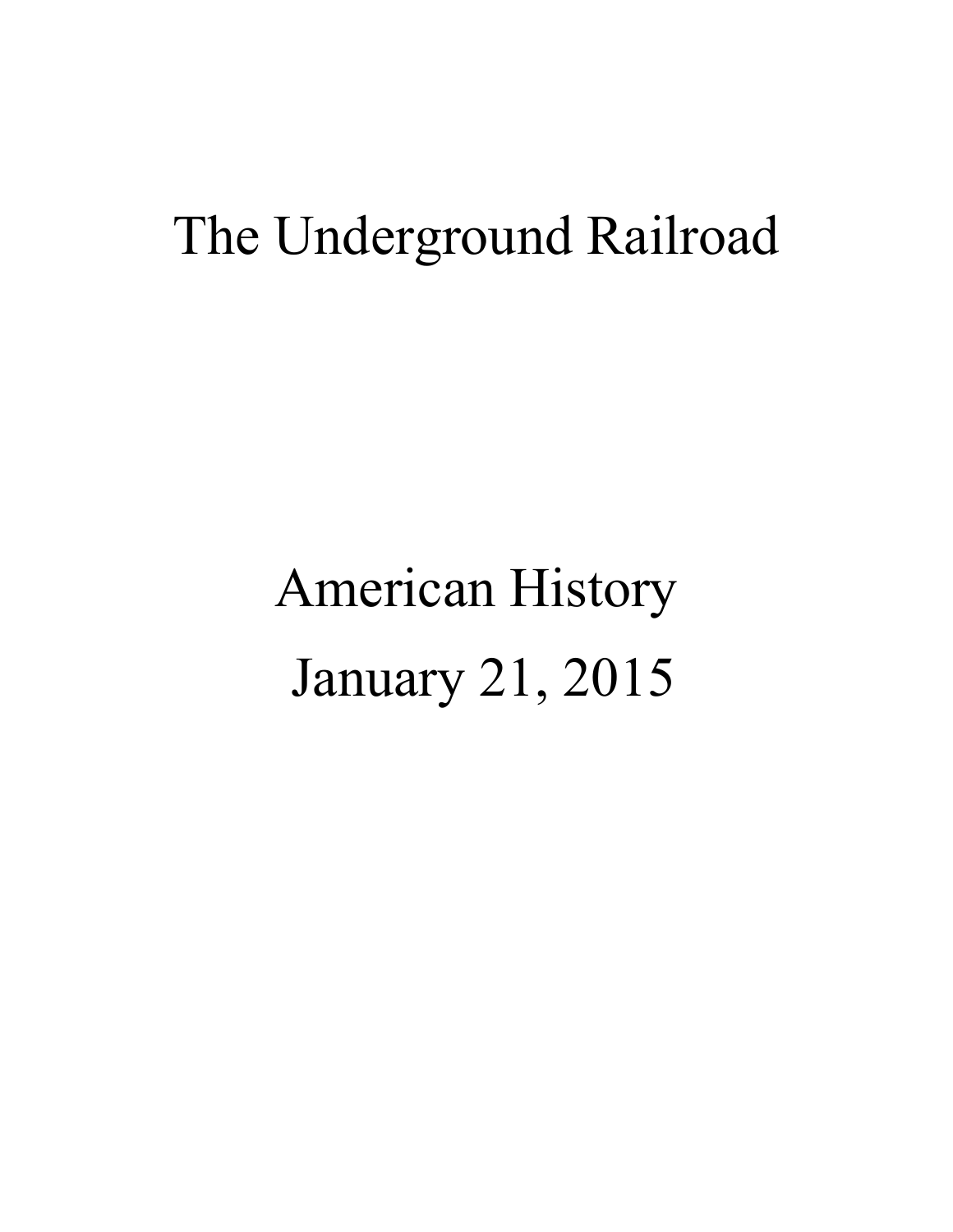"Slaves lose everything in their chains, even the desire to escape from them." The Underground Railroad was a way that enslaved people of the South could escape to the "free" states of the North. The Underground Railroad helped thousands of enslaved people reach freedom from the horrors of slavery in the South. The Underground Railroad was the term used to describe a network of meeting places, secret routes, passageways and safe houses used by slaves in the United States to escape slave holding states to northern states and Canada. Many people were involved in the Underground Railroad and this essay will inform the reader about what the Underground Railroad was, who was involved, and how the Underground Railroad helped slaves reach freedom.

How the Underground Railroad got its name. The Underground Railroad got its name because its activities had to be carried out in secret, using darkness or disguise, and because railway terms were used by those involved with system to describe how it worked. Various routes were lines, stopping places were called stations, those who aided along the way were conductors and their charges were known as packages or freight. The Underground Railroad began to be used in the early 1830's. In keeping with the name of the Underground Railroad system, homes and businesses that harbored runaways were known as "stations" or "depots" and were run by "stationmasters". "Conductors" moved the fugitives from one station to the next. The Underground Railroad's "stockholders" contributed money or goods and began contributing clothing so that the fugitives traveling by train or boat wouldn't give themselves away with their worn work clothes. The Underground Railroad was a system similar to the newly established Trans Continental Railroad involving steam engines. Instead of steam engines and rail lines, people were being transported across state lines to achieve freedom. The Underground Railroad was similar to the Steam Rails because it was a system of organized "rails" that led from the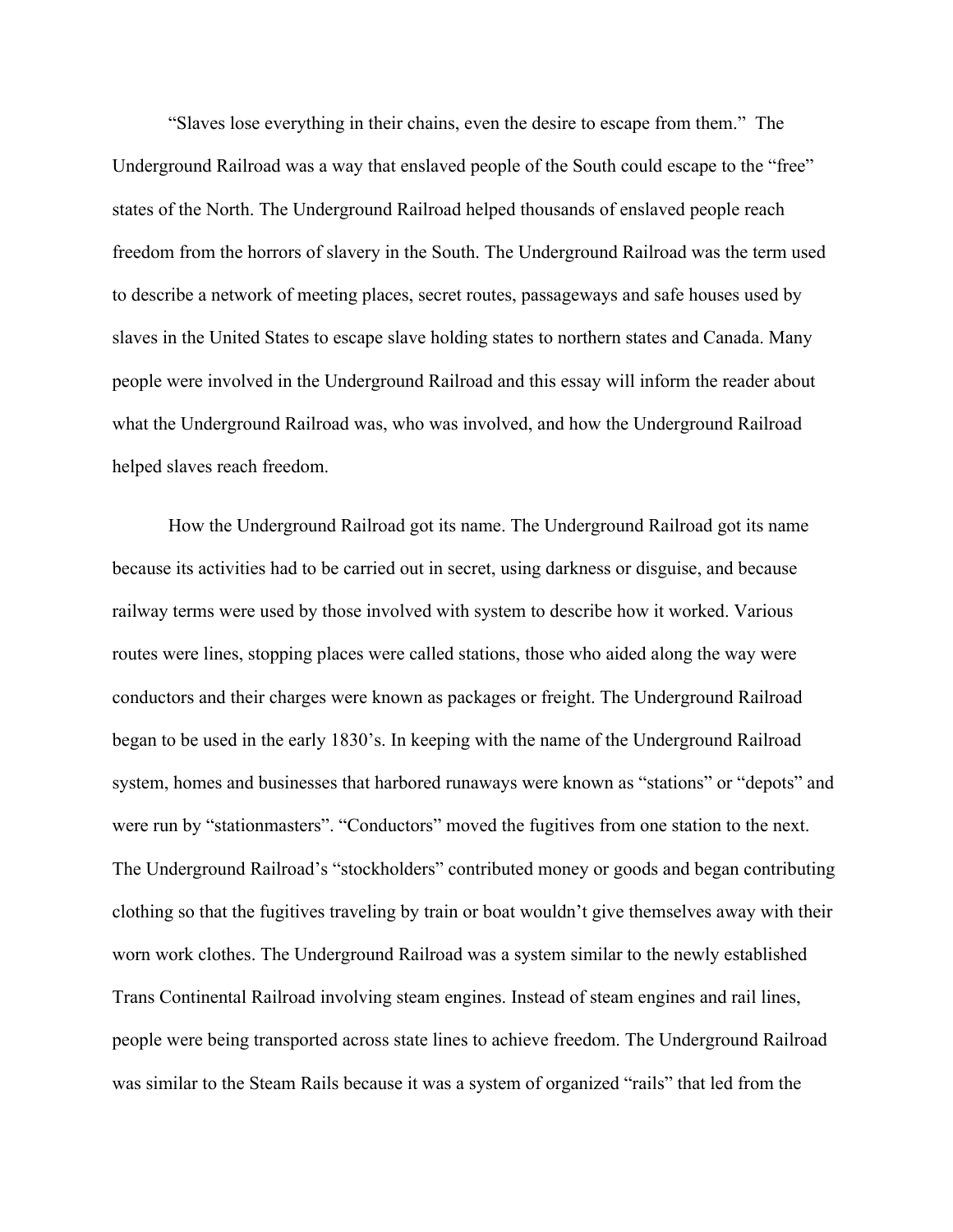Southern "slave states" to the Northern "free states". This system is how the Underground Railroad helped many slaves escape the horrors of slavery in the South.

 Escaping from the plantations or slaveholders was not a simple task, there had to be a well-executed plan and perfect timing. Many people were involved, other than the slaves themselves that made the Underground Railroad possible. An organized system to assist runaway slaves seems to have begun towards the end of the 18th century. In 1786 George Washington complained about how one of his runaway slaves was helped by a "society of Quakers, formed for such purposes." The system grew, and around 1831 it was dubbed "The Underground Railroad," after the then emerging steam railroads. The system even used terms used in railroading: the homes and businesses where fugitives would rest and eat were called "stations" and "depots" and were run by "stationmasters," those who contributed money or goods were "stockholders," and the "conductor" was responsible for moving fugitives from one station to the next. Operators of the Underground Railroad faced their own dangers as well. The first step to freedom, was to escape from the slaveholder. For many slaves, this meant relying on his or her own resources. Sometimes a "conductor," posing as a slave, would enter a plantation and then guide the runaways northward. The fugitives would move at night. They would generally travel between 10 and 20 miles to the next station, where they would rest and eat, hiding in barns and other out-of-the-way places. While they waited, a message would be sent to the next station to alert its stationmaster. If someone living in the North was convicted of helping fugitives to escape he or she could be fined hundreds or even thousands of dollars, a tremendous amount for the time; however, in areas where abolitionism was strong, the "secret" railroad operated quite openly. Everybody who worked with the Underground Railroad took a big risk. If they were caught, they risked a serious punishment, even death. Free blacks, whites, and even some slaves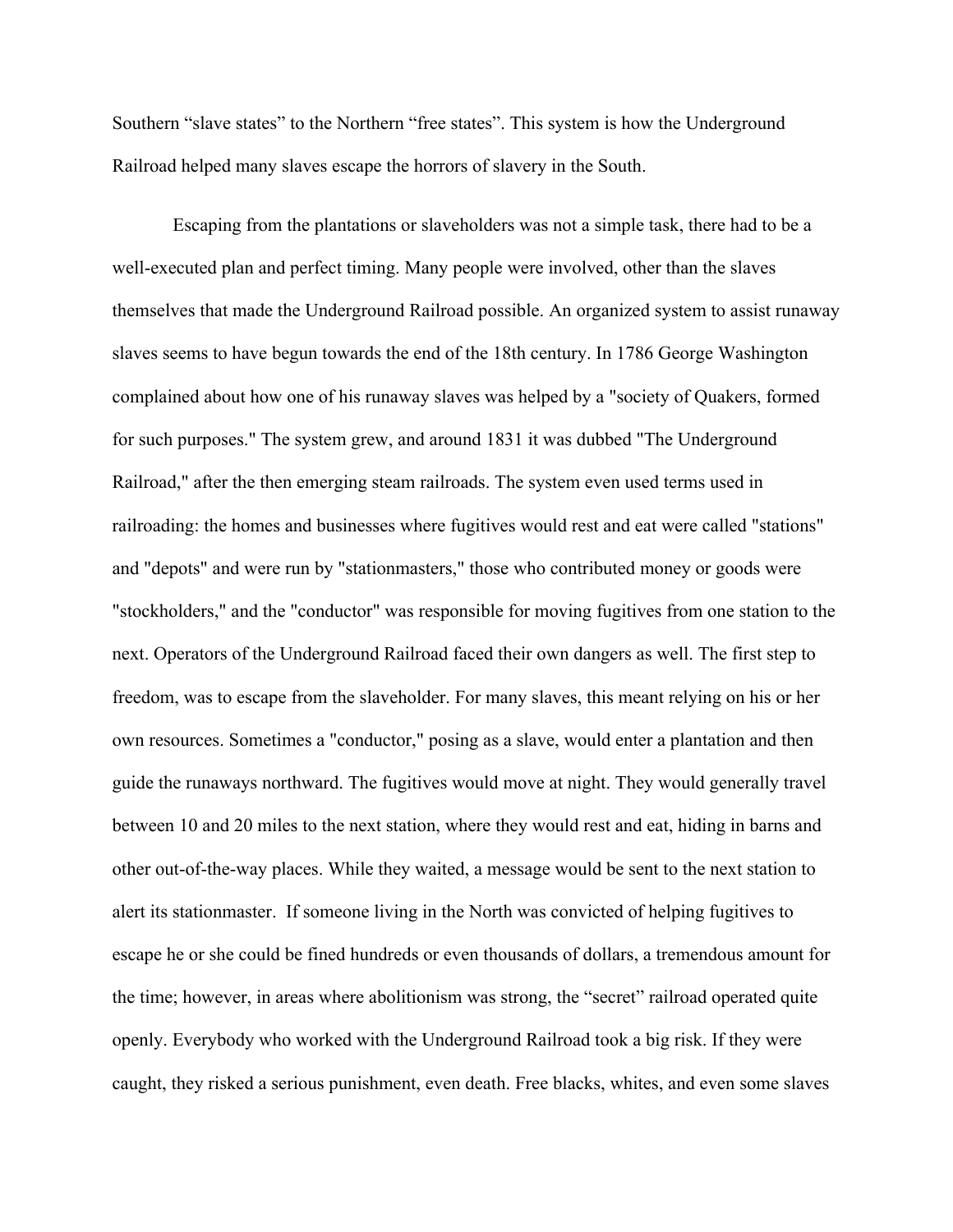worked as conductors who helped escaping slaves in many different ways. Baltimore's large free black community and free blacks elsewhere provided hiding places for slaves who were running away. We will never know exactly how many people were involved with the Underground Railroad, because they worked in secret. They had to keep the secret to protect both the escaping slaves and themselves.

 Men and women who operated Underground Railroad stations hid slaves in their homes, shops, churches, schools, and barns. Conductors drove slaves hidden in wagons or coaches to the next station. Some conductors led slaves through woods and fields on foot until they could reach a safe house. Some put slaves on boats that sailed north to freedom. Others put slaves on real trains heading north. People figured out very clever ways to smuggle people out of slave states to a place further north. Other volunteers employed escaping slaves so they could earn money to finish their journey to Canada. Many people offered clothing, shoes, bedding, and other things that the fugitives needed.

Although there were many people that helped the Underground Railroad be possible, there are a significant few that really made a difference. Many different kinds of people were involved in the Underground Railroad. There were black people and white people, men and women, people from "slave" states and people from "free" states. There were old people and young people. Many Quakers and other white people helped slaves because, even though they were white, they believed very strongly that slavery was wrong. Some key "conductors" were Harriet Tubman, a former slave who returned to slave states 19 times and brought back more than 300 slaves to freedom – using her shotgun to threaten death on anyone who lost heart or wanted to turn back. John Fairfield in Ohio, the son of a slaveholding family, made many daring rescues. Levi Coffin, a Quaker who assisted more than 3,000 slaves. Vigilance committees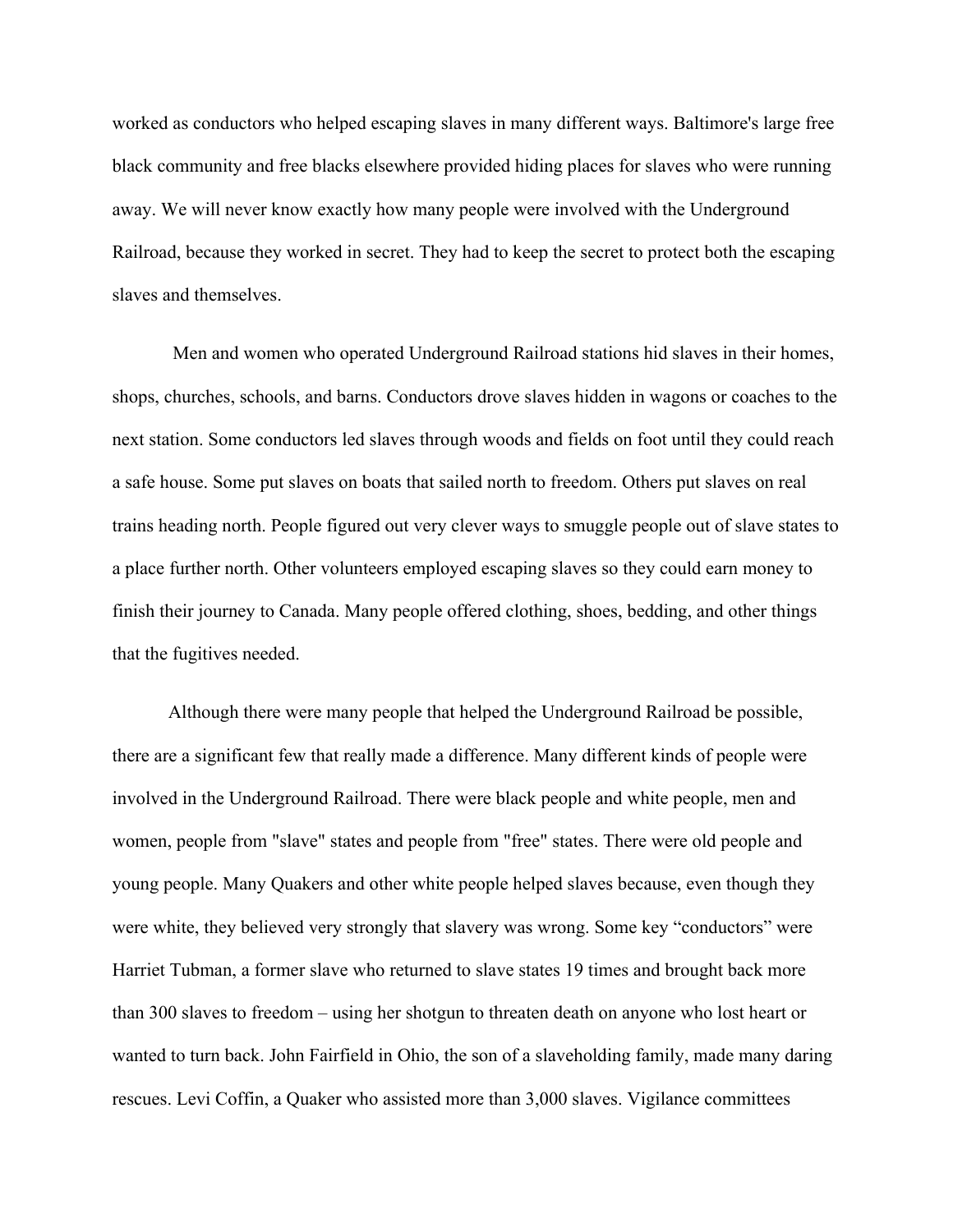sprang up in the larger towns and cities of the North, most prominently in New York, Philadelphia, and Boston. In addition to soliciting money, the organizations provided food, lodging and money, and helped the fugitives settle into a community by helping them find jobs and providing letters of recommendation. Without these people the Underground Railroad wouldn't have been possible and there would probably still be a large number of slaves today. The people that helped the escaping slaves by providing food, housing, clothing, transportation and their upmost freedom, were very much appreciated by the escapees. It's amazing how many people were saved and given a second chance because of the Underground Railroad and all that were involved in its doing's. The "conductors" of the Underground Railroad gave slaves a way to freedom and second chances at a new life. The people involved did everything that they could in order to help the slaves be free, no matter what the risks were.

In conclusion, the Underground Railroad got its name as a result of how the system was organized, similar to the railroad that involves locomotives. Escaping slavery was not a simple task, there were many factors in which had to be accounted for in order to achieve the free states of the North. There were also many, many people who aided in the freedom for enslaved people. These people faced many risks of their own carrying out the tasks involved with the Underground Railroad and helping enslaved people achieve freedom. All of the people and the system itself helped thousands of slaves reach the north and escape the horrors of slavery in the south. Without the participants, many African American people would have been enslaved and wouldn't have had any chance of a free life without being abused, poorly paid, and over worked. "We must accept finite disappointment, but never lose infinite hope."